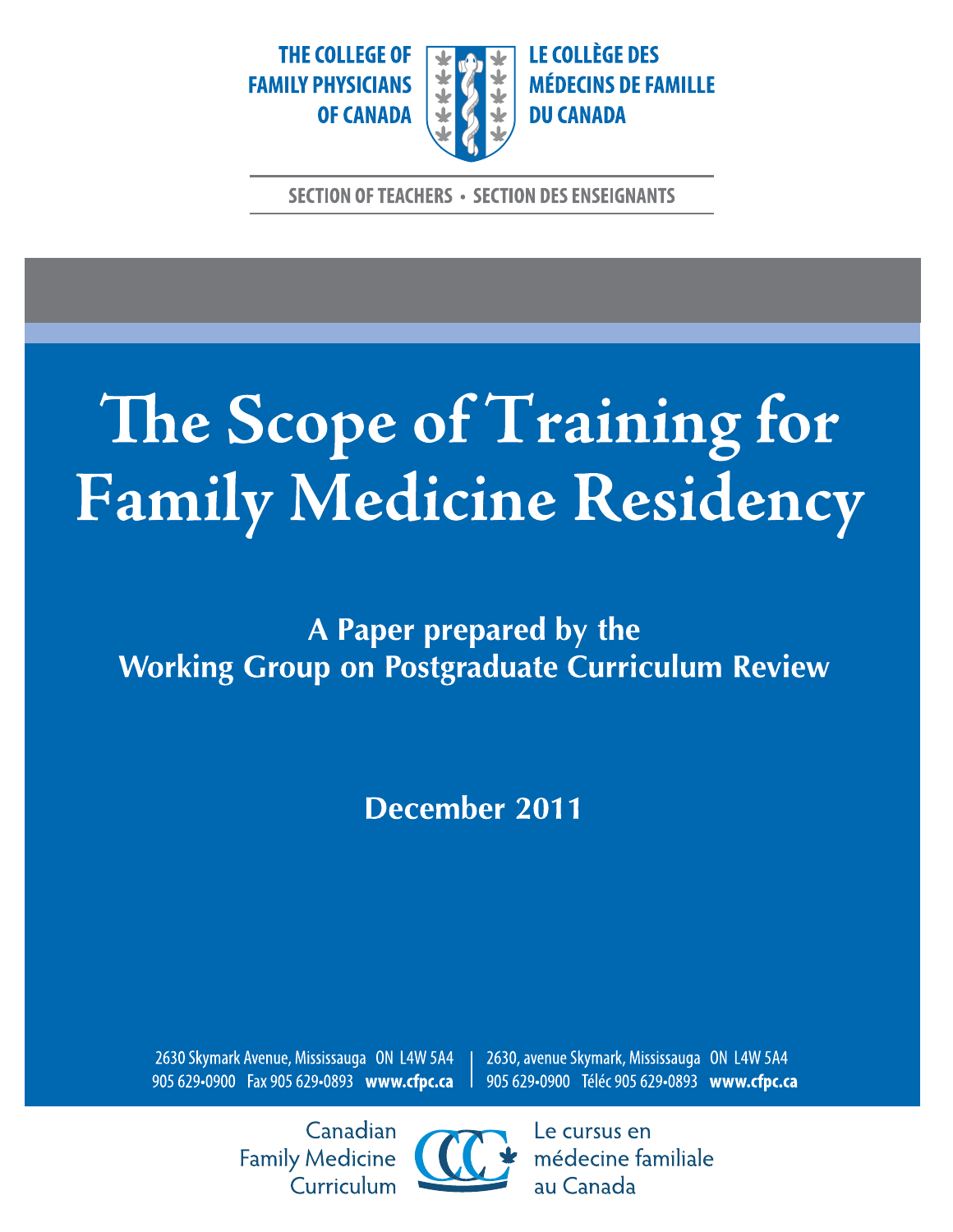#### **Members of the Working Group on Postgraduate Curriculum Review:**

 David Tannenbaum, Chair Jonathan Kerr Jill Konkin Andrew Organek Ean Parsons Danielle Saucier Liz Shaw Allyn Walsh

© 2011 The College of Family Physicians of Canada. All Rights Reserved.

Suggested citation:

 Tannenbaum D, Kerr J, Konkin J, Organek A, Parsons E, Saucier D, Shaw L, Walsh A. *The Scope of Training for Family Medicine Residency: Report of the Working Group on Postgraduate Curriculum Review.* Mississauga, ON: College of Family Physicians of Canada; 2011.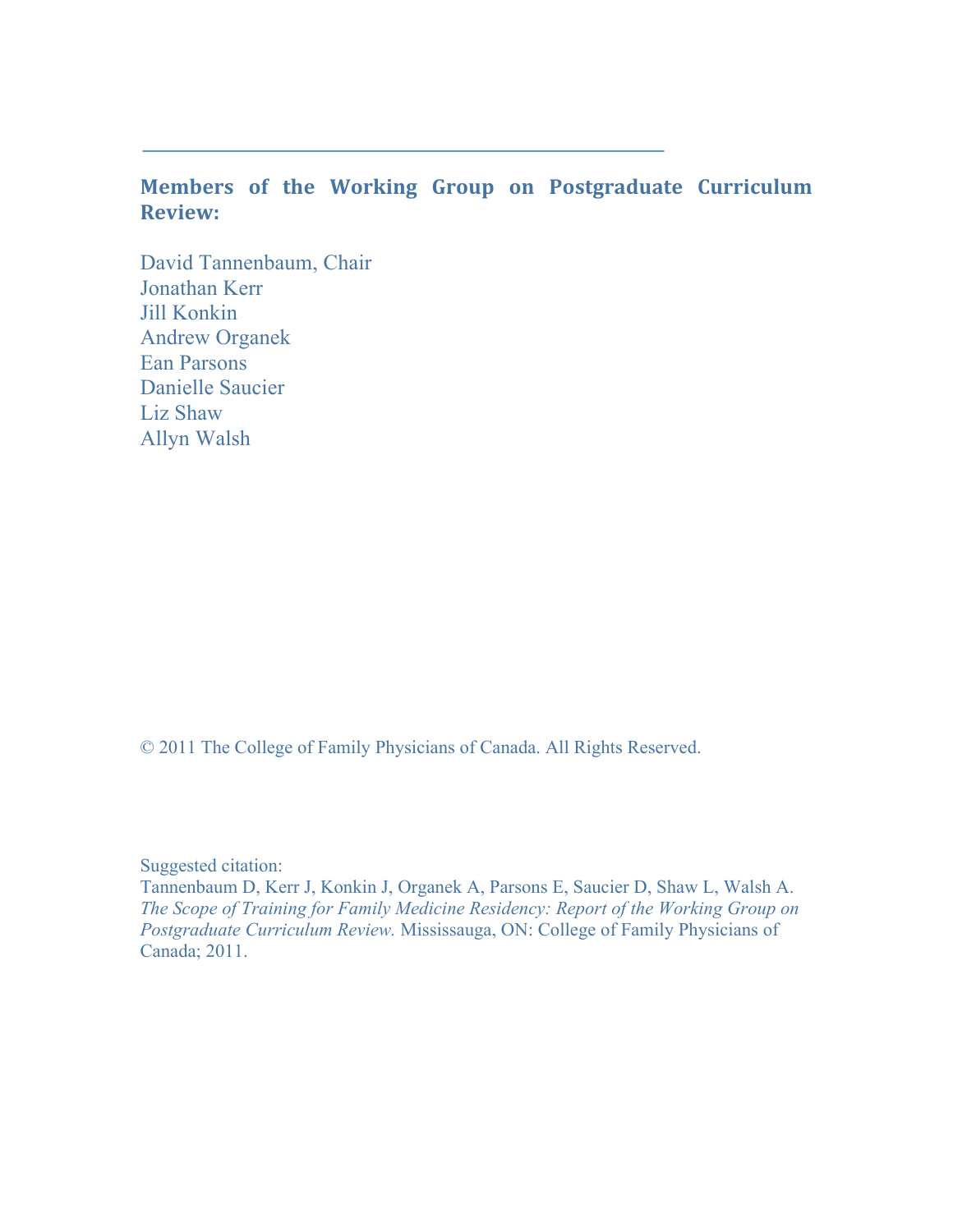## **The Scope of Training for Family Medicine Residency**

## **A***n outline for teaching, learning, and assessment*

#### **Introduction**

 $\overline{a}$ 

The goal of residency training in Family Medicine is to graduate family physicians who are ready to practise comprehensive continuing care at the level of a beginning family medicine specialist. Programs have the responsibility to provide training that exposes learners to the full scope of Family Medicine and—through rigorous and ongoing assessment—to ensure that Family Medicine competencies are acquired and programmatic educational goals are met.

CanMEDS–Family Medicine (CanMEDS-FM)\*1 offers a framework that describes competencies required of family physicians in the provision of comprehensive care. However, this framework does not fully describe the spectrum of clinical activities within which the CanMEDS-FM Roles are applied and that defines comprehensive care provided by family physicians in Canada.

This document is to serve as a supplement to the CanMEDS-FM document. It offers an outline of the professional activities that delineate the scope of comprehensive care in Family Medicine: the settings in which care is provided, the spectrum of clinical responsibilities managed by family physicians, the clinical procedures performed in practice, and the varied patient populations cared for. These *Domains of Clinical Care*  form the base from which the learning experiences in Family Medicine residency are built and educational assessments are conducted. They also provide the context that gives the CanMEDS-FM Roles practical meaning in patient care.

This document organizes the professional activities into two areas:

Domains of Clinical Care in Residency Training

Evolving Professional Competencies

Further details regarding the scope of training in Family Medicine residency are found in the CanMEDS-FM document and the documents of the Working Group on the Certification Process, *Priority Topics and Key Features for Assessment in Family*  Medicine.<sup>2</sup> The article "Family medicine in 2018," authored by the Chairs of family medicine [\(http://www.cfp.ca/cgi/reprint/56/4/313](http://www.cfp.ca/cgi/reprint/56/4/313)), offers further insight into the required domains of learning. $3$ 

 physician competency framework. Better standards. Better physicians. Better care. Ottawa: The Royal College of Physicians and Surgeons of Canada; 2005 [cited 2009 Dec 14]. Available from: \* The CanMEDS-Family Medicine framework was adapted from: Frank, JR, ed. The CanMEDS 2005 [http://rcpsc.medical.org/canmeds/index.php.](http://rcpsc.medical.org/canmeds/index.php)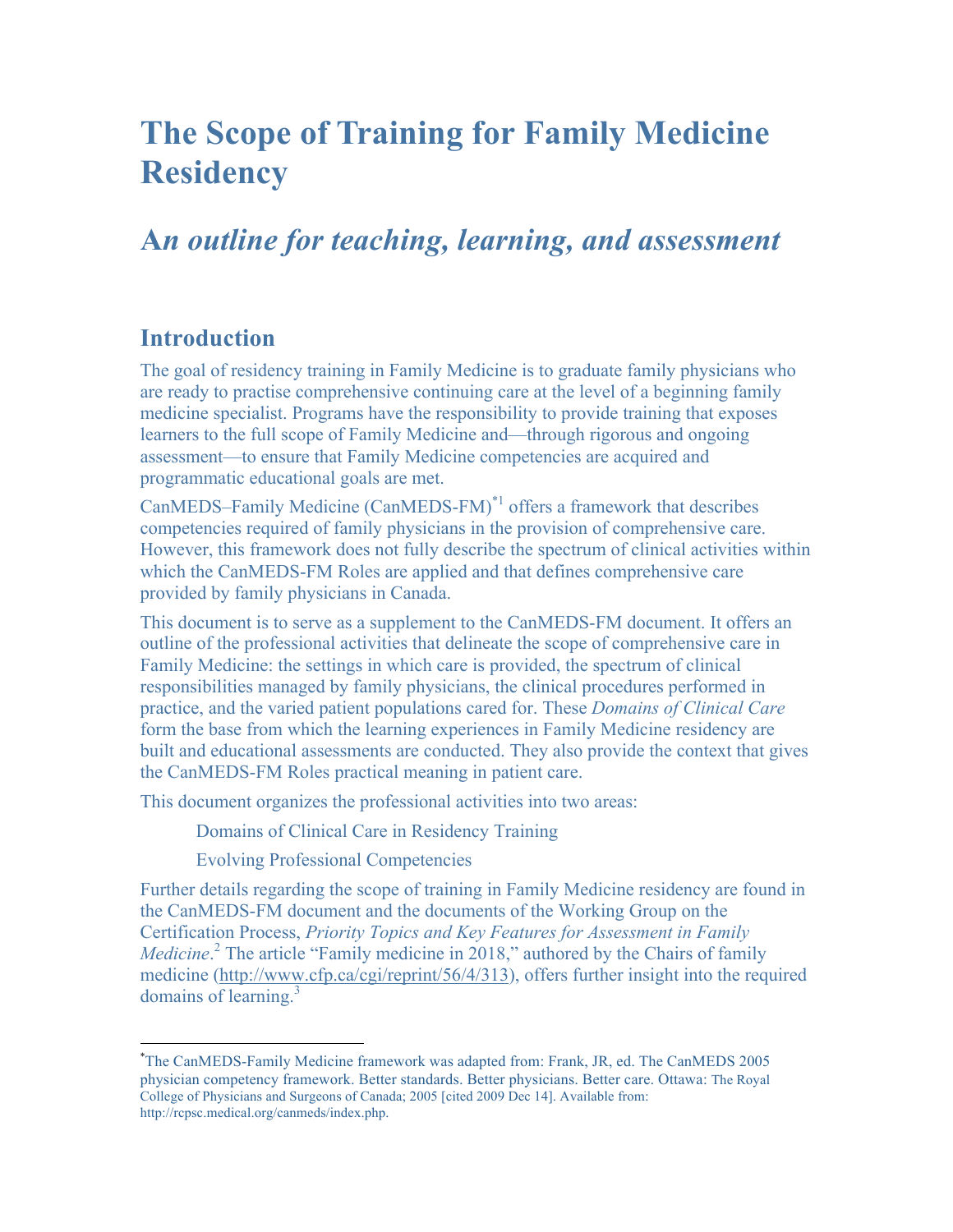## **Domains of Clinical Care in Residency Training**

The Domains of Clinical Care are arranged for convenience as a reflection of the daily work in Family Medicine: life cycle of patients, clinical settings where care is provided, spectrum of clinical responsibilities, and procedural skills. An additional component, care of underserved patients, draws attention to our responsibility as family physicians to care for those most vulnerable in Canadian society. Specific clinical problems encountered in family practice can be organized under one or more headings using the following arrangement.

| Care of patients across the life<br>cycle          | Children and adolescents                                                                          |  |
|----------------------------------------------------|---------------------------------------------------------------------------------------------------|--|
|                                                    | Adults:<br>$\bullet$                                                                              |  |
|                                                    | • Women's health care, including<br>maternity care                                                |  |
|                                                    | o Men's health care                                                                               |  |
|                                                    | o Care of the elderly                                                                             |  |
|                                                    | End-of-life and palliative care                                                                   |  |
| Care across clinical settings (Urban<br>or Rural): | Ambulatory/office practice                                                                        |  |
|                                                    | Hospital<br>$\bullet$                                                                             |  |
|                                                    | Long-term care                                                                                    |  |
|                                                    | <b>Emergency settings</b>                                                                         |  |
|                                                    | Care in the home                                                                                  |  |
|                                                    | Other community-based settings<br>$\bullet$                                                       |  |
| Spectrum of clinical<br>responsibilities           | Prevention and health promotion<br>$\bullet$                                                      |  |
|                                                    | Diagnosis and management of<br>$\bullet$<br>presenting problems (acute, subacute,<br>and chronic) |  |
|                                                    | Chronic disease management                                                                        |  |
|                                                    | Rehabilitation                                                                                    |  |
|                                                    | Supportive care                                                                                   |  |
|                                                    | Palliation                                                                                        |  |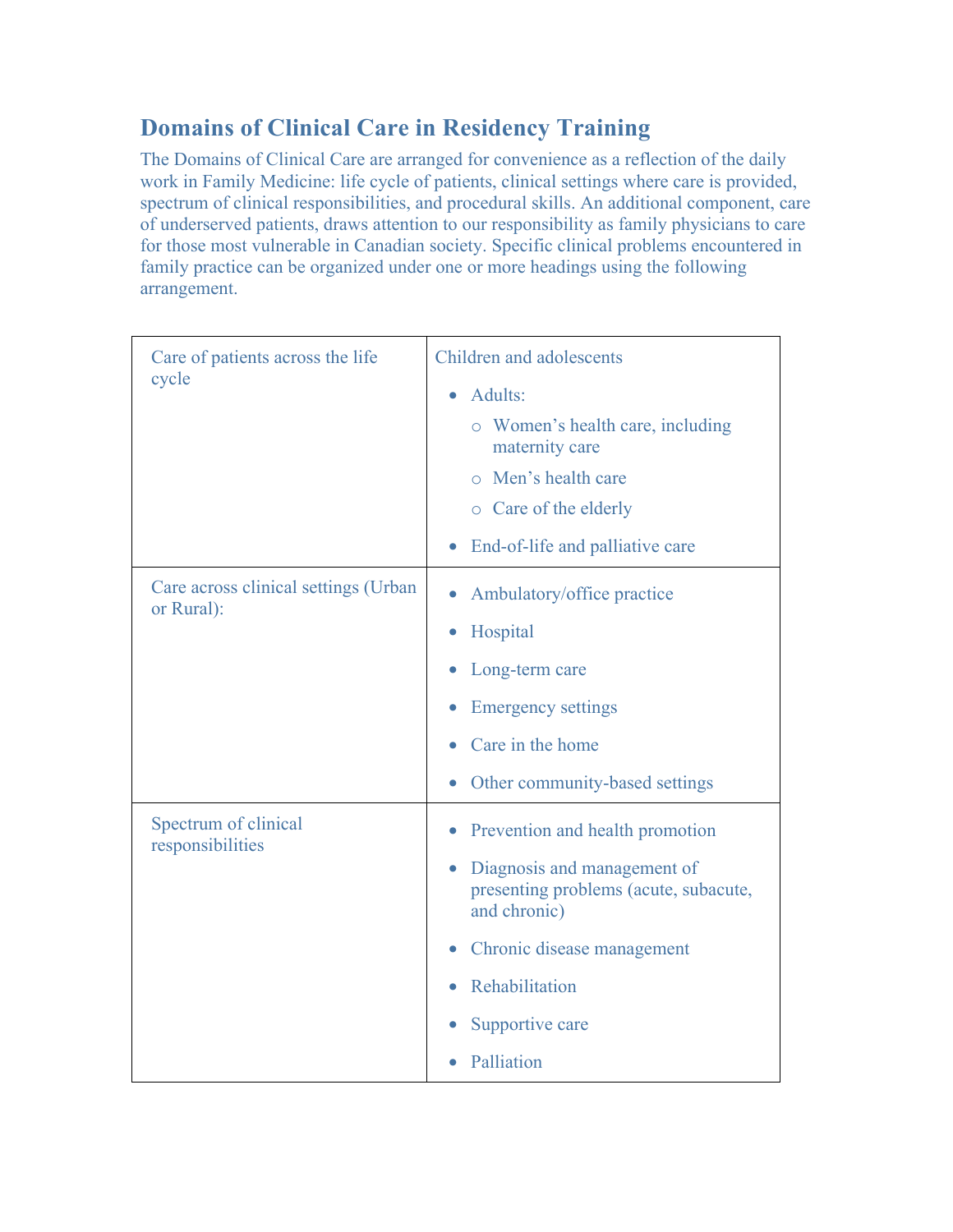| Care of underserved patients | Including but not limited to the following:                                                            |  |
|------------------------------|--------------------------------------------------------------------------------------------------------|--|
|                              | • Aboriginal patients                                                                                  |  |
|                              | Patients with mental illness or addiction                                                              |  |
|                              | • Recent immigrants                                                                                    |  |
| Procedural skills            | • As per CFPC list of core procedures:<br>http://www2.cfpc.ca/cfp/2005/oct/vol51<br>-oct-researh-2.asp |  |

### **Evolving Professional Competencies**

The Evolving Professional Competencies reflect selected competencies within the CanMEDS-FM Roles that will be increasingly required of family physicians in the future. These competencies must be emphasized in current training. They are presented in the following table in relation to their respective CanMEDS-FM Roles.

| <b>Professional Competencies</b>                                                                                                 | <b>Relevant CanMEDS-FM Role</b> |
|----------------------------------------------------------------------------------------------------------------------------------|---------------------------------|
| Information technology, including<br>electronic medical records                                                                  | Communicator                    |
| Collaborative, team-based practice                                                                                               | Collaborator                    |
| Leadership<br>Patient safety initiatives, error disclosure<br><b>Quality improvement</b><br>Information retrieval and management | Manager                         |
| Social responsibility<br><b>Community responsiveness</b>                                                                         | <b>Health Advocate</b>          |
| <b>Teaching skills</b><br>Research skills<br>Lifelong learning skills                                                            | Scholar                         |
| Professionalism; including ethics,<br>boundaries, and self-care                                                                  | Professional                    |